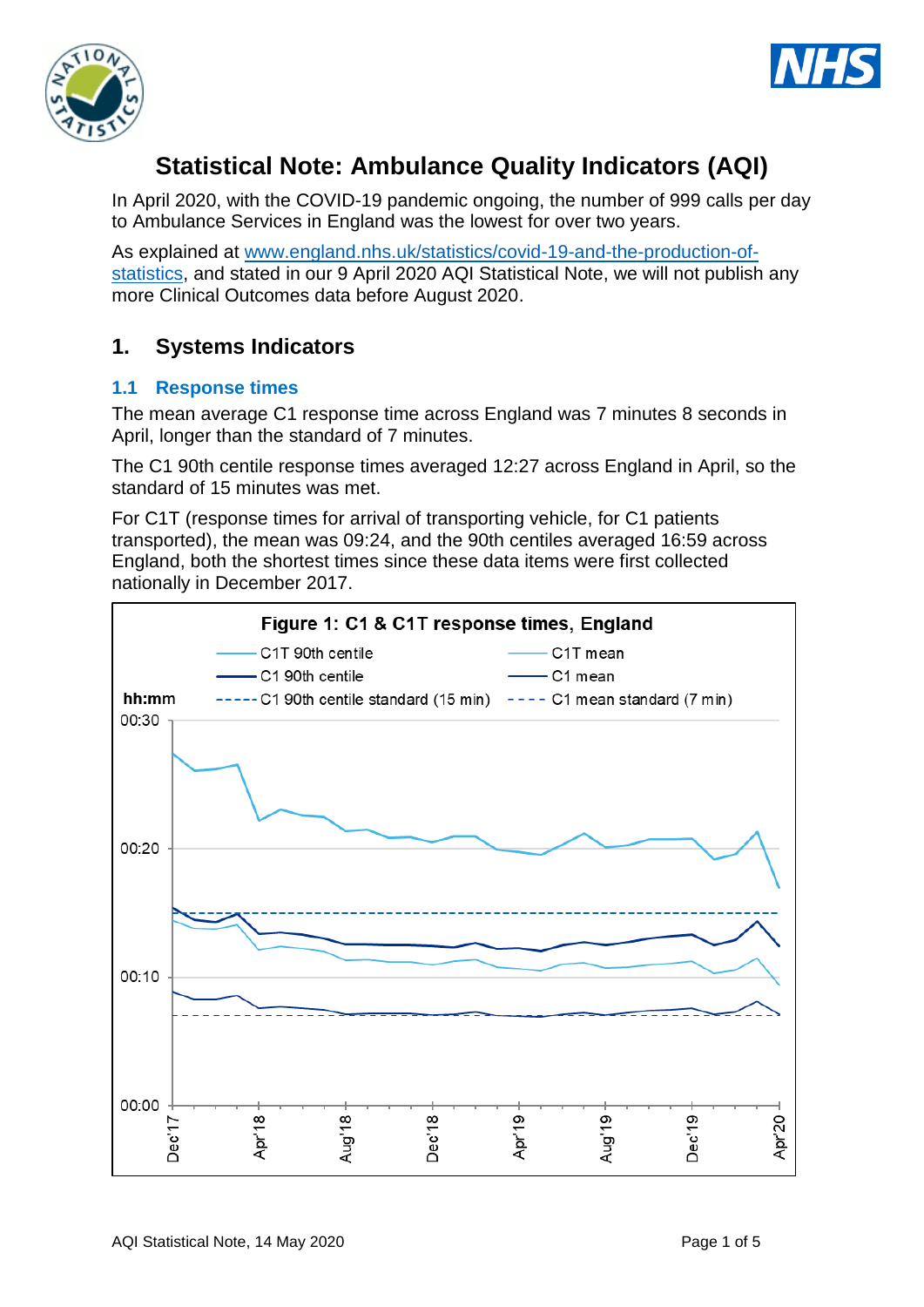



For C2 in April 2020, the mean average response time was 18:28 for England. The 90th centiles averaged 38:24 across England, meeting the standard of 40 minutes for the first time (Figure 2).



The C2, C3, and C4 response times in April 2020 (the mean averages, and the 90th centiles) were all the shortest since the standards were introduced in 2017.

The England C3 mean average response time was 39:40, and the C3 90th centile times averaged 1:29:20, shorter than the standard of two hours (Figure 3).

In April, the England C4 mean average response time was 1:06:57, and the C4 90th centile times averaged 2:25:18, shorter than the standard of three hours.

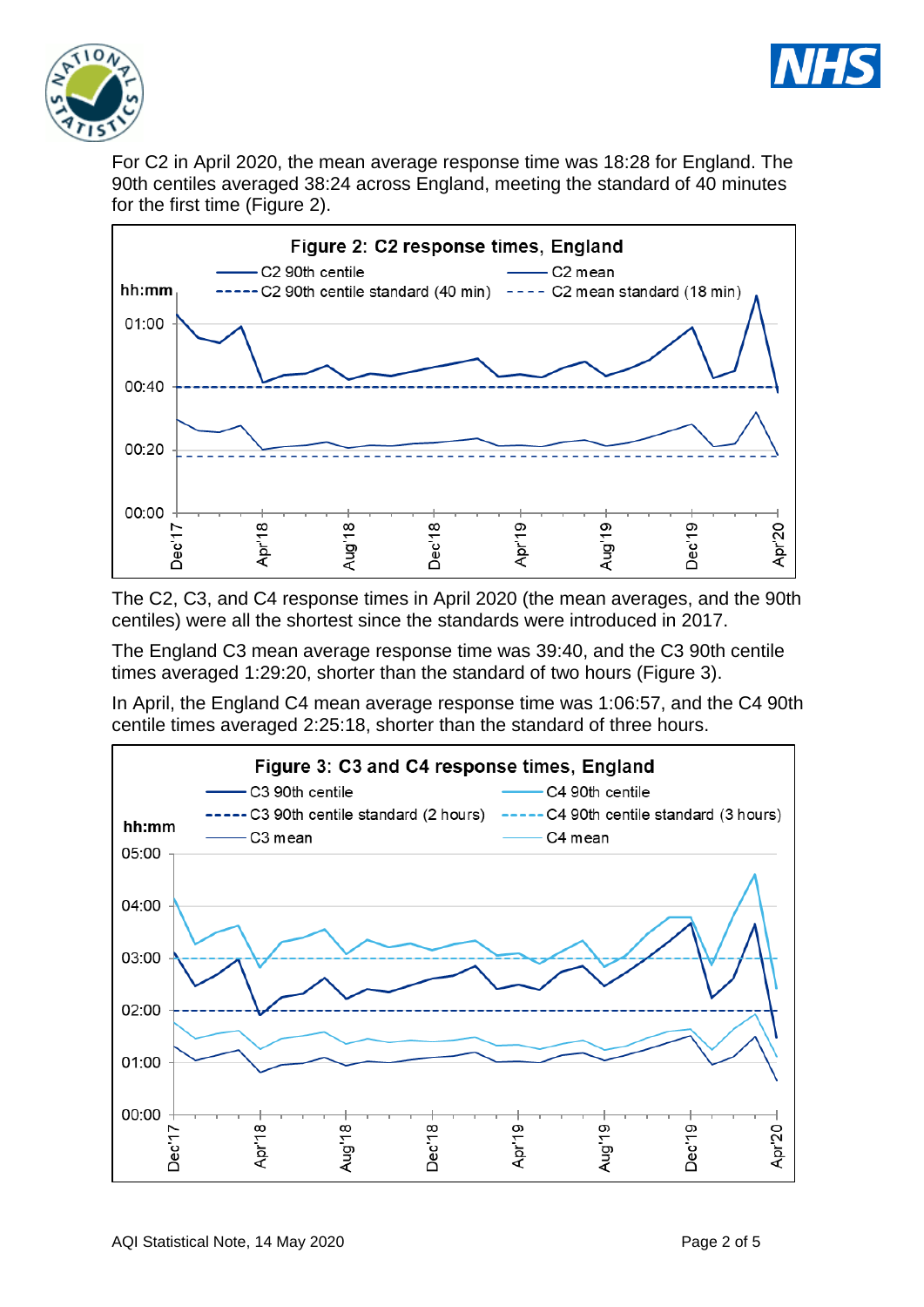



## **1.2 Other Systems Indicators**

Across England, the mean average call answer time in April 2020 was 11 seconds, the same as the average for 2019/20.

In April 2020, per day, there were (Figure 4):

- 20.9 thousand calls to 999 answered, the fewest since these data items were first collected nationally in December 2017;
- 22.8 thousand incidents that received a response (whether on the telephone or on the scene) from an ambulance service, the fewest since October 2018;
- 9.9 thousand incidents where a patient was transported to an Emergency Department (ED) in April, 16% less in March 2020, which was previously the fewest in the time series.



A patient was transported to an Emergency Department (ED) in 44% of incidents in April 2020, the least in the time series. Conversely, 42% of incidents were closed at the scene (See & Treat), the most in the time series (Figure 5).



Other incidents in April 2020 comprised 5.2% where a patient was transported to somewhere other than ED; and 9.2% resolved on the telephone (Hear & Treat).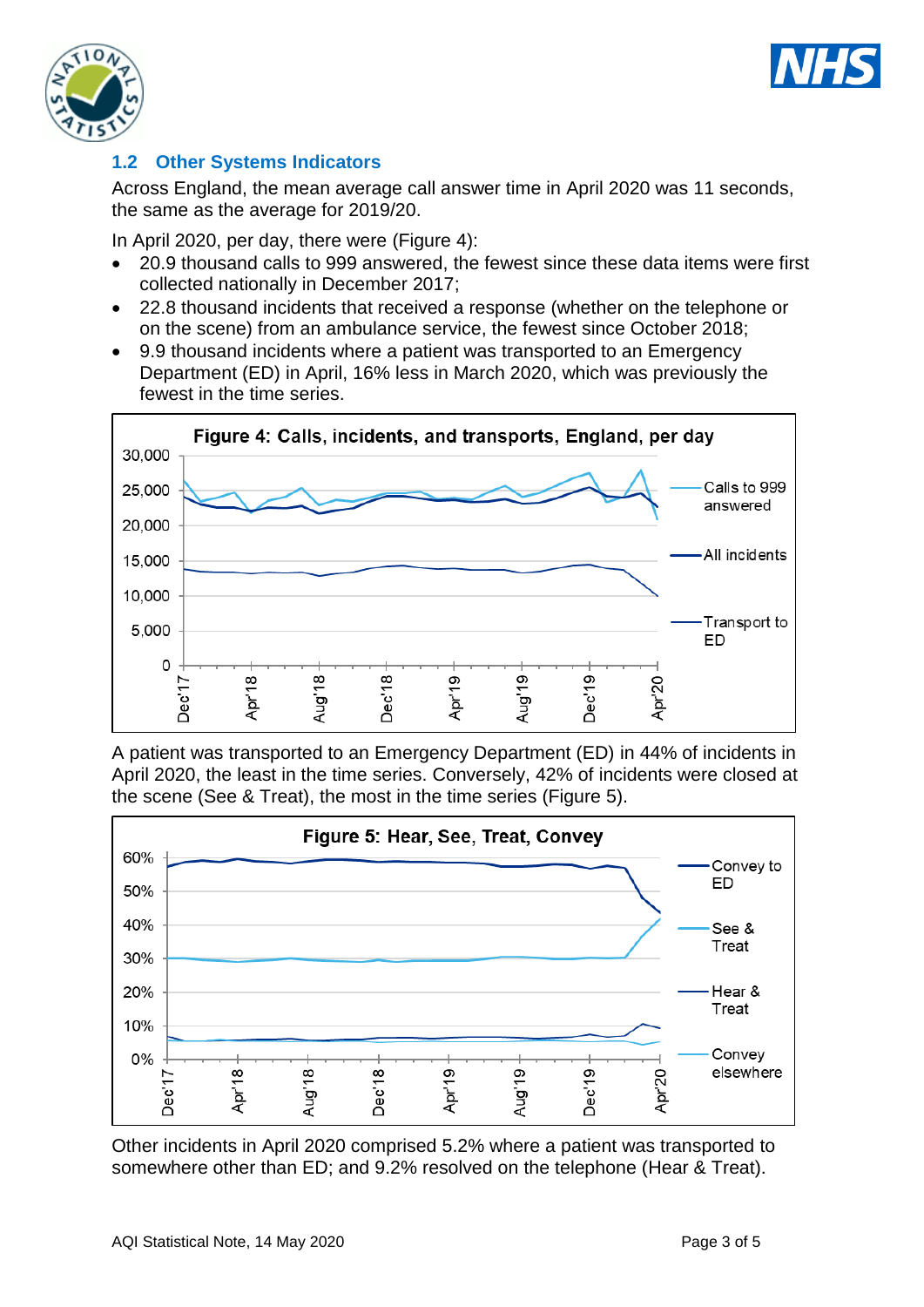



## **2. Further information on AQI**

## **2.1 The AQI landing page and Quality Statement**

[www.england.nhs.uk/statistics/statistical-work-areas/ambulance-quality-indicators,](http://www.england.nhs.uk/statistics/statistical-work-areas/ambulance-quality-indicators) or [http://bit.ly/NHSAQI,](http://bit.ly/NHSAQI) is the AQI landing page, and it holds:

- a Quality Statement for these statistics, which includes information on relevance, accuracy, timeliness, coherence, and user engagement;
- the specification guidance documents for those who supply the data;
- timetables for data collection and publication;
- time series spreadsheets and csv files from April 2011 up to the latest month;
- links to individual web pages for each financial year;
- contact details for the responsible statistician (also in section 2.4 below).

#### Publication dates are also at

[www.gov.uk/government/statistics/announcements?keywords=ambulance.](http://www.gov.uk/government/statistics/announcements?keywords=ambulance)

The web pages for each financial year hold:

- separate spreadsheets of each month's data;
- this Statistical Note, and equivalent versions from previous months;
- the list of people with pre-release access to the data.

#### **2.2 AQI Scope**

The AQI include calls made by dialling either the usual UK-wide number 999 or its international equivalent 112. As described in the specification guidance mentioned in section 2.1, incidents resulting from a call to NHS 111 are included in all Systems Indicators the except call data items, A1 to A6 and A114.

#### **2.3 Related statistics**

Ambulance handover delays of over 30 minutes at each Emergency Department are published by NHSEI during winter 2012-13, 2013-14, 2014-15, 2017-18, 2018-19, and 2019-20, at [www.england.nhs.uk/statistics/statistical-work-areas/winter-daily](http://www.england.nhs.uk/statistics/statistical-work-areas/winter-daily-sitreps)[sitreps.](http://www.england.nhs.uk/statistics/statistical-work-areas/winter-daily-sitreps)

The Quality Statement described in section 2.1 includes information on:

- the "Ambulance Services" publications by NHS Digital [https://digital.nhs.uk/data](https://digital.nhs.uk/data-and-information/publications/statistical/ambulance-services)[and-information/publications/statistical/ambulance-services,](https://digital.nhs.uk/data-and-information/publications/statistical/ambulance-services) with data from before 2000, to 2014-15;
- a dashboard with an alternative layout for AQI data up to April 2016;
- the comparability of data for other countries of the UK:

| Wales: | https://statswales.gov.wales/Catalogue/Health-and-Social- |
|--------|-----------------------------------------------------------|
|        | Care/NHS-Performance/Ambulance-Services                   |

Scotland: See Quality Improvement Indicators (QII) documents at [www.scottishambulance.com/TheService/BoardPapers.aspx](http://www.scottishambulance.com/TheService/BoardPapers.aspx)

Northern Ireland: [www.health-ni.gov.uk/articles/emergency-care-and-ambulance](http://www.health-ni.gov.uk/articles/emergency-care-and-ambulance-statistics)[statistics](http://www.health-ni.gov.uk/articles/emergency-care-and-ambulance-statistics)